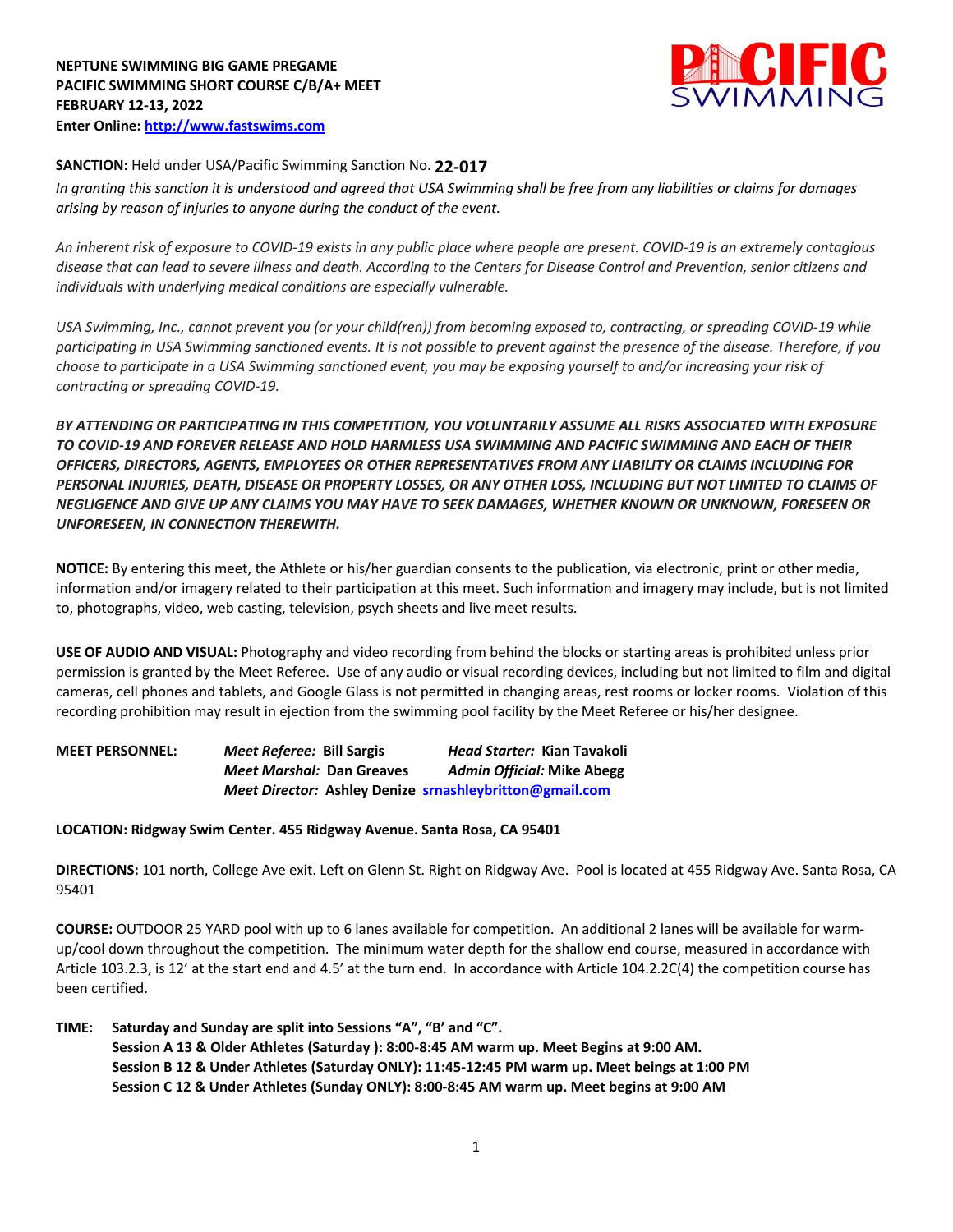**RULES: •** Current USA and Pacific Swimming rules and warm-up procedures will govern the meet. A copy of these procedures will be posted at the Clerk-of-Course.

• The local facilities guidelines, restrictions and interpretation of the local public health guidelines shall be followed at this meet.

• All applicable adults participating in or associated with this meet, acknowledge that they are subject to the provisions of the USA Swimming Minor Athlete Abuse Prevention Policy ("MAAPP"), and that they understand that compliance with the MAAPP policy is a condition of participation in the conduct of this competition.

- All events are timed finals.
- All events will swim fast to slow.
- Athletes may compete in **MAXIMUM 4** events per day.
- All Athletes ages 12 and under should complete competition within four (4) hours.
- Entries will be accepted until the number of splashes exceeds the estimated timeline, per the "Four-Hour Rule," based on the Athletes age and gender.

**•** If local conditions warrant it the Meet Referee, with the concurrence of the Meet Director, may require a mandatory scratch down. Immediate cash refunds will be made for any mandatory scratches.

- **All Coaches and Officials must wear their USA Swimming membership cards in a visible manner.**
- **• Masks are required inside the facility. Locker rooms will be closed, bathrooms are available.**
- **• Athletes 13 and over will compete in SESSION A on Saturday. 12 and under will compete in SESSION B and SESSION C on both days.**
- **• Entries will be accepted until the number of splashes exceeds 2.5 hours per session.**

**ATTENTION HIGH SCHOOL ATHLETES:** If you are a High School Athlete in season, you need to be Unattached from this meet. It is the Athlete's responsibility to be Unattached from this meet. You can un-attach at the meet if necessary. This does not apply to Athletes swimming under the rules of the Nevada Interscholastic Activities Association (NIAA).

**UNACCOMPANIED ATHLETES:** Any USA Swimming Athlete-Member competing at the meet must be accompanied by a USA Swimming Member-Coach for the purposes of Athlete supervision during warm-up, competition and warm-down. If a Coach-Member of the Athlete's USA Swimming Club does not attend the meet to serve in said supervisory capacity, it is the responsibility of the Athlete or the Athlete's legal guardian to arrange for supervision by a USA Swimming Member-Coach. The Meet Director or Meet Referee may assist the Athlete in making arrangements for such supervision; however, it is recommended that such arrangements be made in advance of the meet by the Athlete's USA Swimming Club Member-Coach.

**RACING STARTS:** Athletes must be certified by a USA Swimming member-coach as being proficient in performing a racing start or must start the race in the water. It is the responsibility of the Athlete or the Athlete's legal guardian to ensure compliance with this requirement.

**RESTRICTIONS:** • Smoking and the use of other tobacco products is prohibited on the pool deck, in the locker rooms, in spectator seating, on standing areas and in all areas used by Athletes, during the meet and during warm-up periods.

- Sale and use of alcoholic beverages is prohibited in all areas of the meet venue.
- No glass containers are allowed in the meet venue.
- No propane heater is permitted except for snack bar/meet operations.
- All shelters must be properly secured.
- Deck Changes are prohibited.

• Destructive devices, to include but not limited to, explosive devices and equipment, firearms (open or concealed), blades, knives, mace, stun guns and blunt objects are strictly prohibited in the swimming facility and its surrounding areas. If observed, the Meet Referee or his/her designee may ask that these devices be stored safely away from the public or removed from the facility. Noncompliance may result in the reporting to law enforcement authorities and ejection from the facility. Law enforcement officers (LEO) are exempt per applicable laws.

**•** Operation of a drone, or any other flying apparatus, is prohibited over the venue (pools, Athlete/Coach areas, Spectator areas and open ceiling locker rooms) any time Athletes, Coaches, Officials and/or Spectators are present.

**ELIGIBILITY:** • Athletes must be current members of USA Swimming and enter their name and registration number on the meet entry card as they are shown on their Registration Card. If this is not done, it may be difficult to match the Athlete with the registration and times database. The meet host will check all Athlete registrations against the SWIMS database and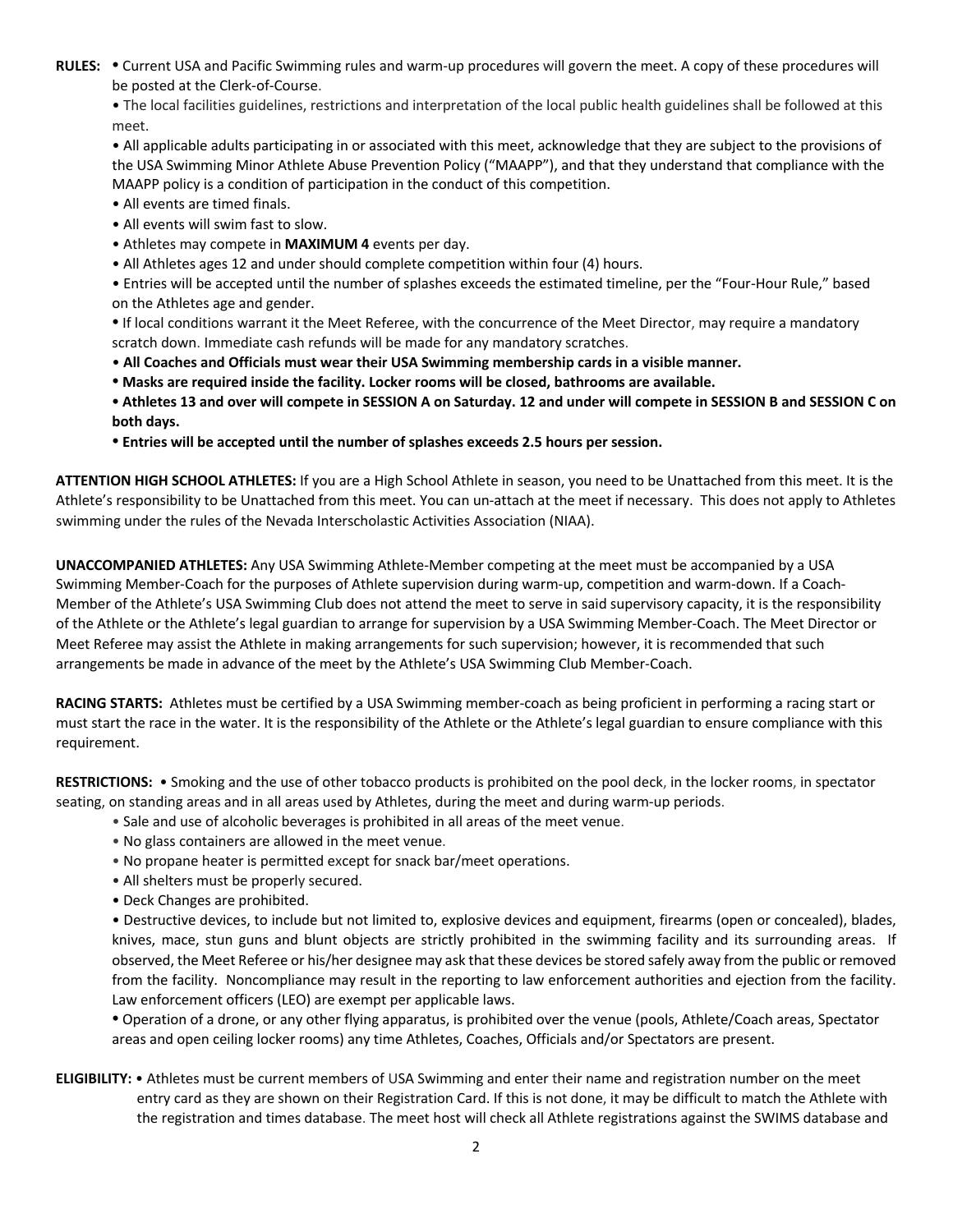if not found to be registered, the Meet Director shall accept the registration at the meet (a \$10 surcharge will be added to the regular registration fee). Duplicate registrations will be refunded by mail.

• Athletes in the "A" Division must have met at least USA Swimming Motivational "A" minimum time standard. Athletes in the "B" Division must have met at least the listed "B" minimum time standard. All entry times slower than the listed "B" time standard will be in the "C" Division.

• Entries with **"NO TIME" will be ACCEPTED.**

• Entry times submitted for this meet may be checked against a computer database and may be changed in accordance with Pacific Swimming Entry Time Verification Procedures.

• Athletes with a disability are welcome to attend this meet and should contact the Meet Director or Meet Referee regarding any special accommodations on entry times and seeding per Pacific Swimming policy.

• Athletes 19 years of age and over may compete in the meet for time only, no awards. Such Athletes must have met standards for the 17-18 age group.

• The Athlete's age will be the age of the Athlete on the first day of the meet.

**ENTRY FEES:** \$4.50 per event plus an \$8.00 participation fee per Athlete. Entries will be rejected if payment is not sent at time of request. No refunds will be made, except mandatory scratch downs.

**ONLINE ENTRIES: FASTSWIMS:** To enter online go to **www.fastswims.com** to receive an immediate entry confirmation. This method requires payment by credit card. FastSwims charges a processing fee for this service, 6.5% of the total Entry Fees plus \$0.75 per transaction, regardless of number of Athletes. Please note that the processing fee is a separate fee from the Entry Fees. If you do not wish to pay the processing fee, enter the meet using a mail entry. Entering online is a convenience, is completely voluntary, and is in no way required or expected of an Athlete by Pacific Swimming. Online entries will be accepted through Wednesday, February 2, 2022.

**MAILED OR HAND DELIVERED ENTRIES**: Entries must be on the attached consolidated entry form. Forms must be filled out completely and printed clearly with Athlete's best time. Entries must be postmarked by midnight, Monday, January 31, 2022 or hand delivered by 6:30 p.m. Wednesday, February 2, 2022. No late entries will be accepted. Requests for confirmation of receipt of entries should include a self-addressed envelope.

**Make check payable to**: **Neptune Swimming Mail entries to**: **Dan Greaves Hand deliver entries to: Dan Greaves PO Box 317 455 Ridgeway Ave Santa Rosa, CA 95402 Santa Rosa, CA 95401**

**CHECK-IN:** The meet will be deck seeded. Athletes must check-in at the Clerk-of-Course. No event shall be closed more than 30 minutes before the scheduled start of the session. Close of check-in for remaining events shall be no more than 60 minutes before the estimated time of the start of the first heat of the event. Athletes who do not check in will not be seeded in the event**.**

**SCRATCHES:** Any Athletes not reporting for or competing in an individual timed final event that they have checked in for/entered shall not be penalized.

**AWARDS:** None.

**ADMISSION:** Free.

**SNACK BAR & HOSPITALITY:** A snack bar TBD. Coaches and working Officials will be provided lunch. Hospitality will serve refreshments to timers and volunteers

**MISCELLANEOUS:** No overnight parking is allowed. Facilities will not be provided after meet hours.

**MINIMUM OFFICIALS:** At least seven days prior to the start of the meet, meet management (Meet Director and/or Meet Referee) shall contact a representative from each club participating in the meet, and provide a preliminary inventory of the officials that club is required to provide for each session. Each club shall, by the start of the meet, provide to the Meet Director or designee a list of Officials who have agreed to represent that club during each session of the meet.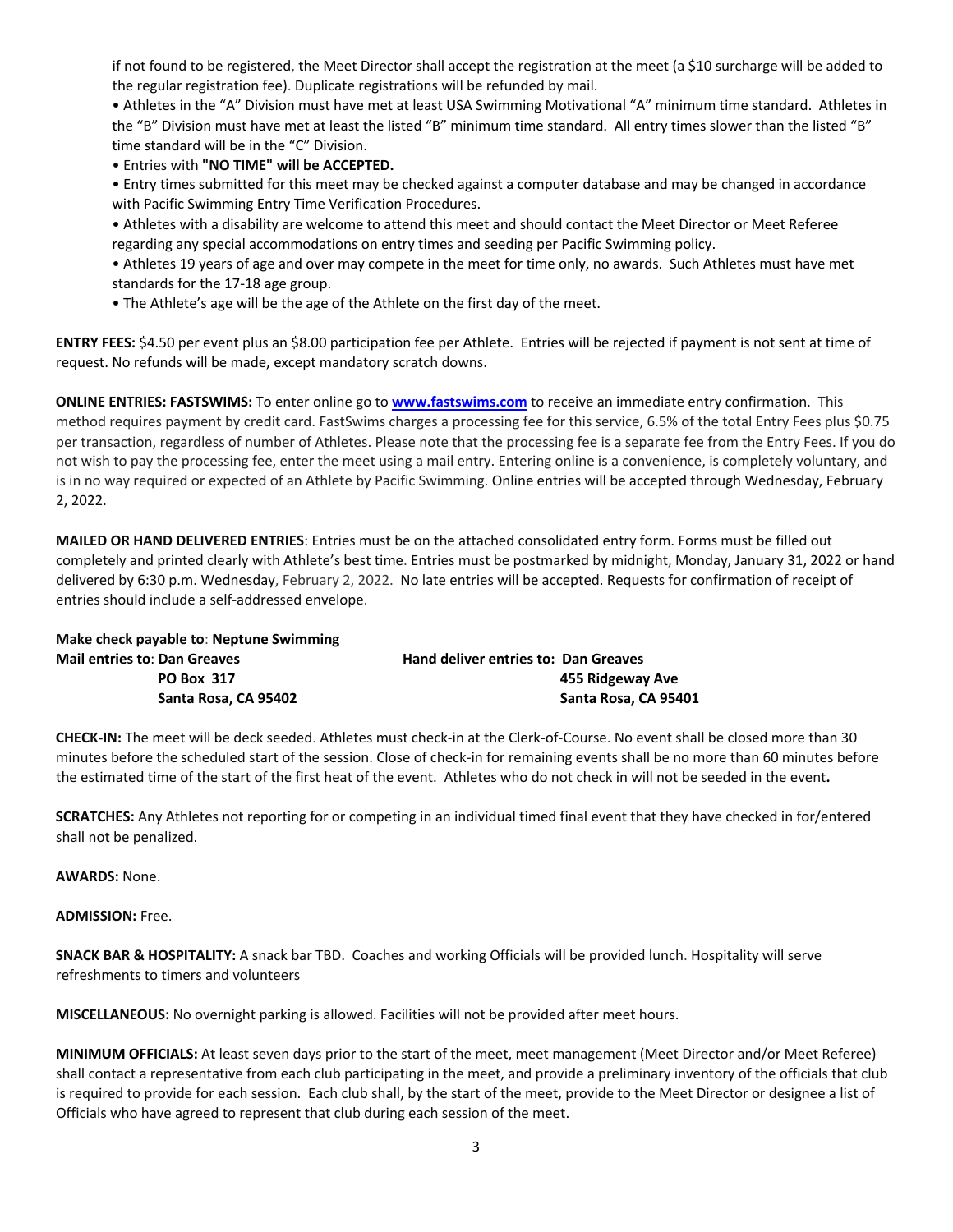At the meet, meet management shall conduct an inventory of officials, and shall compare the number of athletes entered in each session by each club with the number of officials present representing each club. If meet management certifies that a club has not provided sufficient officials for any session of the meet in accordance with the table below, excluding finals in a prelims and finals meet, the club shall be fined \$100 per missing official per session of the meet.

| Club Athletes entered in session | <b>Trained and carded Officials requested</b> |
|----------------------------------|-----------------------------------------------|
| $1 - 10$                         |                                               |
| $11 - 25$                        |                                               |
| 26-50                            |                                               |
| 51-75                            |                                               |
| 76-100                           |                                               |
| 100 or more                      |                                               |

\*Zone 3 shall include assigned and working Colorado, Intermediary/ Chief Timing Judge, and Computer operator in the count of officials for a session although these positions are not carded. Clubs may use officials "borrowed" from other clubs, or unattached officials at the meet who agree, to fulfill their obligation under the rule.

## **EVENT SUMMARY**

| <b>SATURDAY</b> |           |           | <b>SUNDAY</b> |           |               |           |  |
|-----------------|-----------|-----------|---------------|-----------|---------------|-----------|--|
|                 | 8 & Under | $9 - 12$  | 13 & Over     | 8 & Under | $9 - 12$      | 13 & Over |  |
|                 | 25 Breast | 50 Back   | 100 Fly       | 25 Breast | 100 Free      |           |  |
|                 | 25 Back   | 100 IM    | 100 Back      | 25 Fly    | <b>50 Fly</b> |           |  |
|                 | 50 Free   | 200 Free  | 100 Breast    | 50 Breast | 200 IM        |           |  |
|                 | 50 Back   | 50 Breast | 100 Free      | 100 IM    | 50 Free       |           |  |
|                 |           |           | 200 IM        |           |               |           |  |
|                 |           |           |               |           |               |           |  |
|                 |           |           |               |           |               |           |  |

**EVENTS** 

|                | Saturday, February 12, 2022 |               |               | Sunday, February 13, 2022 |
|----------------|-----------------------------|---------------|---------------|---------------------------|
| <b>EVENT#</b>  | <b>EVENT</b>                | <b>EVENT#</b> | <b>EVENT#</b> | <b>EVENT</b>              |
|                | <b>SESSION A</b>            |               |               | <b>SESSION C</b>          |
| 1              | 13 & Over 100 Fly           | $\mathcal{P}$ | 27            | 9-12 100 Free             |
| 3              | 13 & Over 100 Back          | 4             | 29            | 8 & Under 25 Breast       |
| 5              | 13 & Over 100 Breast        | 6             | 31            | 9-12 50 Fly               |
| $\overline{7}$ | 13 & Over 100 Free          | 8             | 33            | 8 & Under 25 Fly          |
| 9              | 13 & Over 200 IM            | 10            | 35            | 9-12 200 IM               |
|                | <b>SESSION B</b>            |               | 37            | 8 & Under50 Breast        |
| 11             | 9-12 50 Back                | 12            | 39            | 9-12 50 Free              |
| 13             | 8 & Under 25 Breast         | 14            | 41            | 8 & Under 100 IM          |
| 15             | 9-12 100 IM                 | 16            |               |                           |
| 17             | 8 & Under 25 Back           | 18            |               |                           |
| 19             | 9-12 200 Free               | 20            |               |                           |
| 21             | 8 & Under 50 Free           | 22            |               |                           |
| 23             | 9-12 50 Breast              | 24            |               |                           |
| 25             | 8 & Under 50 Back           | 26            |               |                           |

|               | Saturday, February 12, 2022 |               |
|---------------|-----------------------------|---------------|
| <b>EVENT#</b> | <b>EVENT</b>                | <b>EVENT#</b> |
|               | <b>SESSION A</b>            |               |
|               | 13 & Over 100 Fly           |               |
| 3             | 13 & Over 100 Back          | 4             |
| 5             | 13 & Over 100 Breast        | 6             |
|               | 13 & Over 100 Free          | 8             |
| 9             | 13 & Over 200 IM            | 10            |
|               | <b>SESSION B</b>            |               |
| 11            | 9-12 50 Back                | 12            |
| 13            | 8 & Under 25 Breast         | 14            |

Use the following URL to find the time standards: http://www.pacswim.org/swim-meet-times/standards